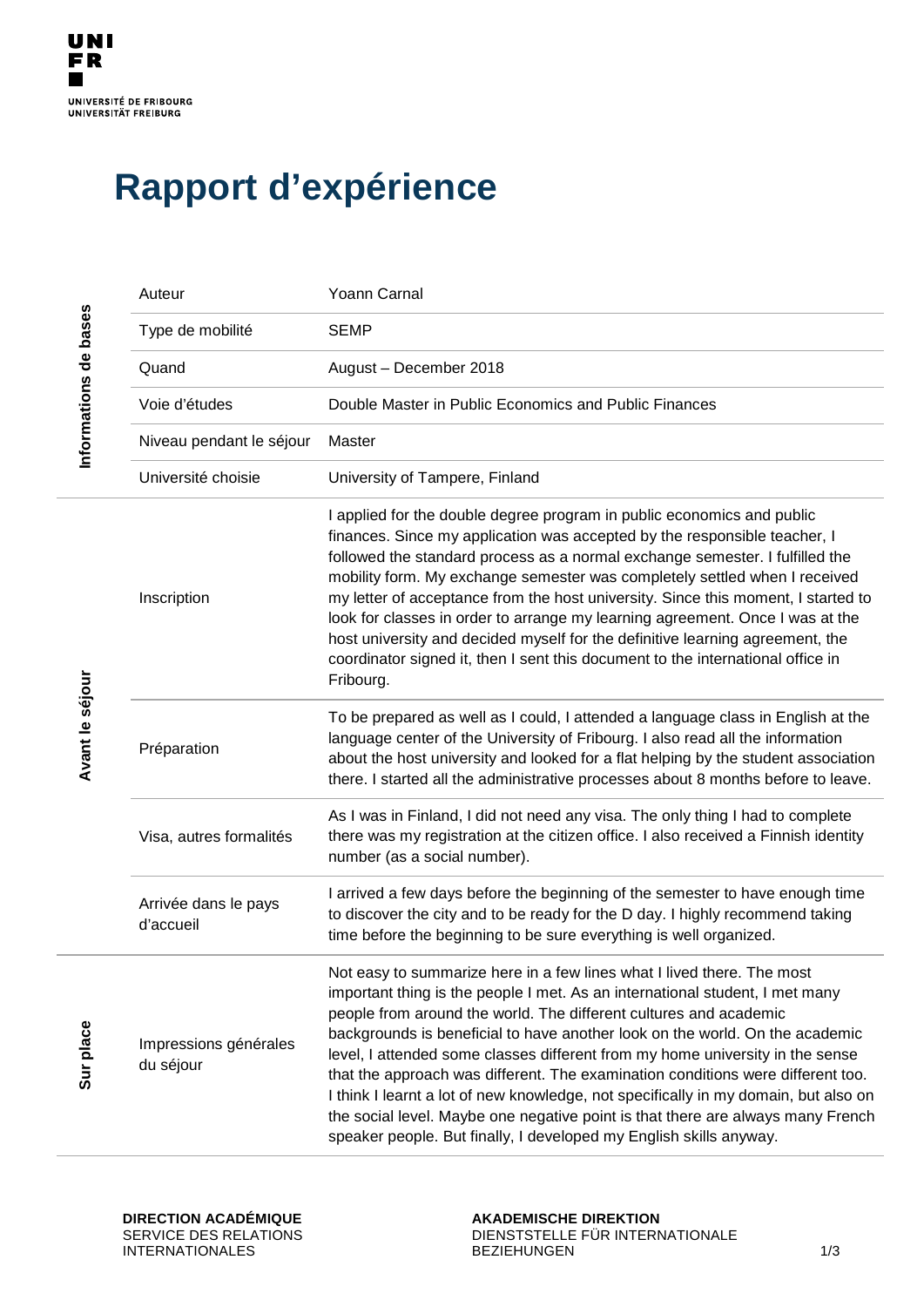| Logement                                              | I lived in a student house where I had a room with my own bathroom. I shared<br>the kitchen with other students. This kind of accommodation is really nice to<br>meet people and to share good time with other students but be careful to the<br>noise!                                                                                                                                                                                                                                                                                                                                                                                                                                                                                                                                                                                                                                 |
|-------------------------------------------------------|-----------------------------------------------------------------------------------------------------------------------------------------------------------------------------------------------------------------------------------------------------------------------------------------------------------------------------------------------------------------------------------------------------------------------------------------------------------------------------------------------------------------------------------------------------------------------------------------------------------------------------------------------------------------------------------------------------------------------------------------------------------------------------------------------------------------------------------------------------------------------------------------|
| Coûts                                                 | Finland has more or less the same living cost as in Switzerland. The<br>accommodation, transport, food were quite the same as what I spend in<br>Fribourg. The only more expensive thing was beers! Alcohol is highly taxed in<br>Finland.                                                                                                                                                                                                                                                                                                                                                                                                                                                                                                                                                                                                                                              |
| Université d'accueil :<br>Informations générales      | The campus is attractive. The buildings are modern and well equipped, the<br>library is open 24/7 and we have access with the student card. The E-library is<br>well furnished. Everything is numerical and we have access from our own<br>laptop. The sport supply is developed. In other words, the student life is<br>attractive.                                                                                                                                                                                                                                                                                                                                                                                                                                                                                                                                                    |
| Université d'accueil :<br>Informations<br>académiques | It is very different from the University of Fribourg. At the University of Tampere,<br>the students have a lot of liberty to choose their courses. They can choose<br>between lectures, book exams, seminars, essays on a specific subject, etc. The<br>student-professor relationship is informal. The professors are closed to the<br>students. We can easily talk with them and work together. I had the impression<br>that the level of the courses was inferior of this in Fribourg. The only negative<br>aspect is that the most interesting classes (for my domain) was in Finnish. The<br>supply of courses in English are limited to a few classes organized for<br>international students. Therefore, it is more difficult to meet local students. Be<br>safe, the student association organizes many events where international and<br>local students make parties together. |
| Pays d'accueil                                        | In Finland, everybody speaks English, not only the students. It is really useful<br>when I entered in a shop to ask some information that the person in front of me<br>responded in English. Finnish language is difficult to learn!                                                                                                                                                                                                                                                                                                                                                                                                                                                                                                                                                                                                                                                    |
| Vie sociale, loisirs                                  | The student association organized many events to meet other students. They<br>organized also some trips to discover the country and the neighbor countries.<br>Personally, I attended a trip to Lapland. I really recommend this trip to discover<br>amazing landscapes and the Saami culture. Be careful, the temperatures were<br>very low, about -25 degrees. The city of Tampere was elected by the Finnish<br>people as the most pleasant city to live. Indeed, because of its two lakes and<br>the proximity of the nature, Tampere is peaceful while this is the third biggest<br>city of the country. There is many bars and restaurants to go out with friends<br>and a lot of sportive activities to do.                                                                                                                                                                      |